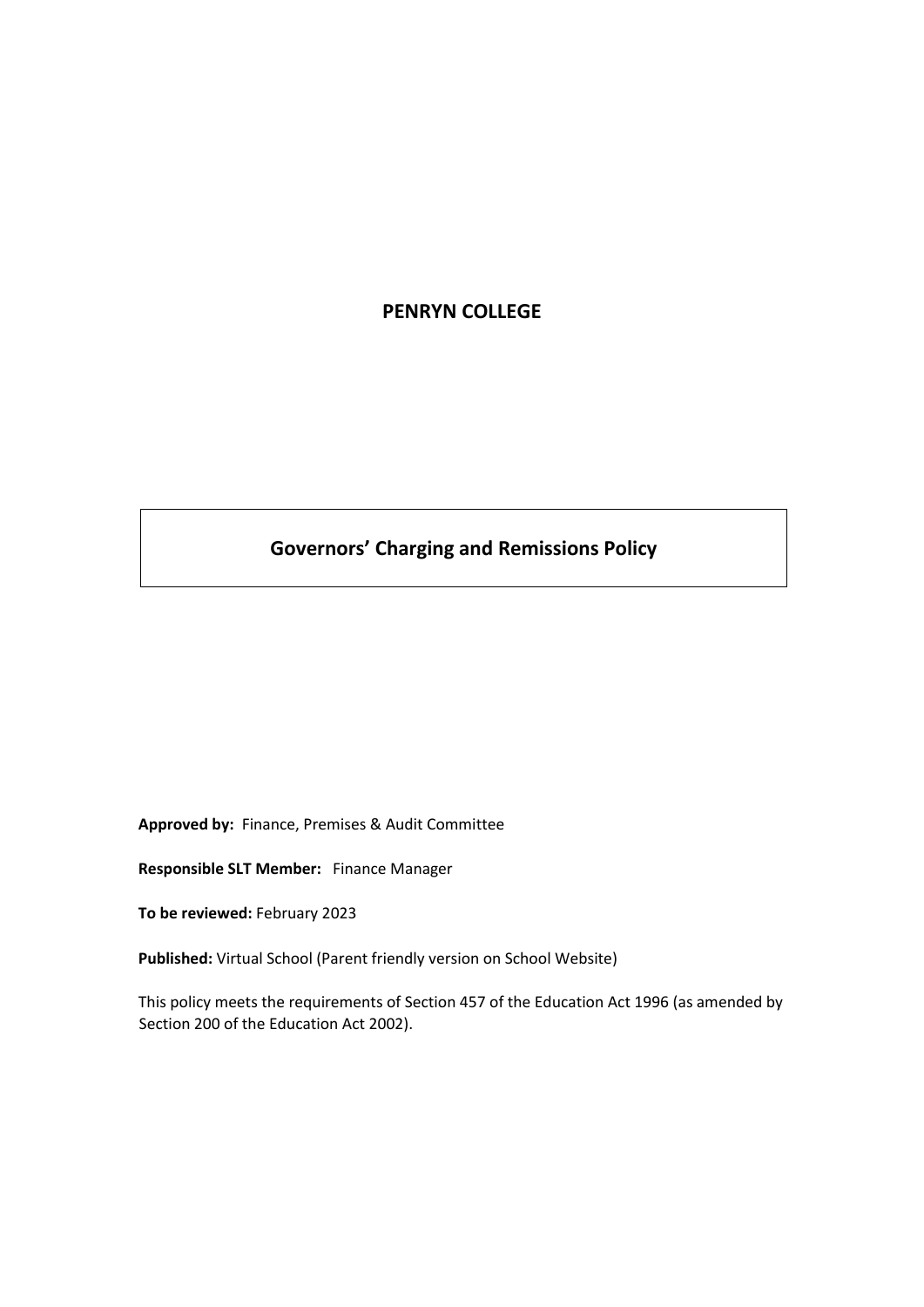#### **Introduction**

The Governing Body recognises that additional activities for example; day and residential educational visits, music, sport, theatrical performances – beyond the normal scope of the National Curriculum helps to provide a broad balanced, personal and social education for the children in the school.

The Governing Body is aware of the economic and financial circumstances and endeavours to keep costs as low as possible.

To provide these activities parents will be asked to pay a voluntary contribution to cover costs.

No child will be excluded from any activity organised by the school because of an inability of a parent to make a contribution but an activity will be cancelled if voluntary contributions by parents do not cover the full cost.

#### **The Policy**

#### **1. Activities for which charges may be made:**

- a) The board and lodging element of any residential activities in or out of school hours.
- b) The full cost to each pupil of any activities taking place outside school hours ("optional extras" i.e. not an essential part of a prescribed public exam or required to fulfil statutory duties relating to the National Curriculum or to Religious Education).
- c) The cost or supply of materials and ingredients in Food and Design Technology and other subjects, where parents have indicated in advance that they wish to own the finished product.
- d) Entry fees for prescribed public exams (including re-sits) where a pupil has not been prepared by the school and for non prescribed examinations.
- e) The entry fees for prescribed public examinations for which the school has paid (or are liable to pay) if a pupil fails without good reason to complete the examination requirements - recoverable as civil debt at the school's discretion.
- f) The charges which may be made by the examining board for re-scrutiny or remarking of exam papers at the request of parents.
- g) The costs of repairing or replacing equipment or property lost or damaged by pupils.

The Governing Body may, from time to time, amend the activity for which a charge may be made.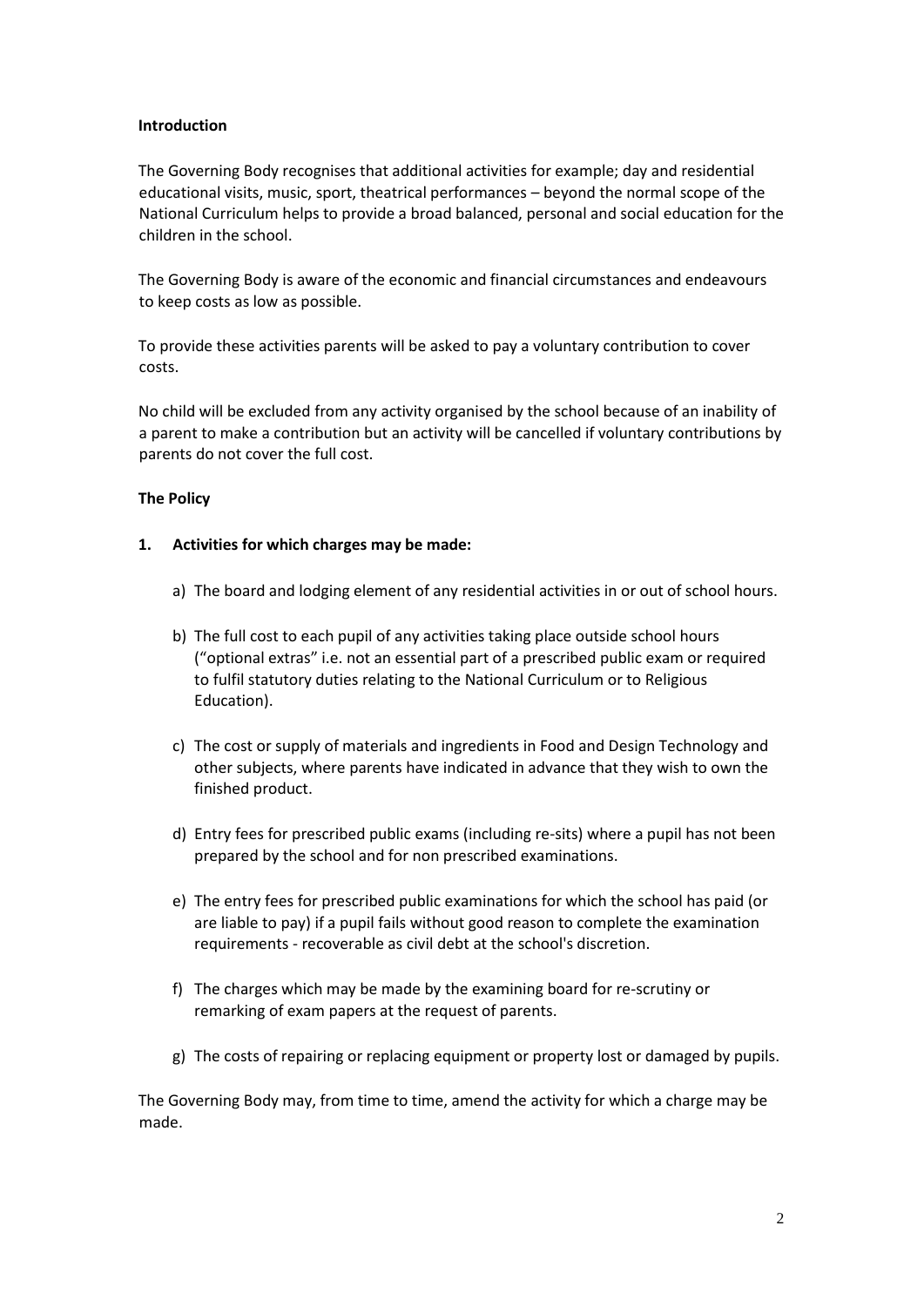# **2. Qualifying for remission or help with charges**

In order to remove financial barriers from disadvantaged pupils, the Governing Body has agreed that some activities and visits where charges can legally be made will be offered at no charge, or a reduced charge, to parents in certain circumstances.

Where a pupil is in receipt of (or registered for) free school meals or where the family is in receipt of:

- Universal Credit (or any of the income related benefits this replaces)
- Guarantee element of State Pension Credit;
- Support under part VI or the Immigration and Asylum Act 1999;

The Governing Body will cover the pupil's cost of board and lodging for any residential activity that it organises for the pupils if:

- the activity is deemed to take place within school hours;
- it forms an essential part of the syllabus for a prescribed public examination;
- is required to fulfil statutory duties relating to the National Curriculum or to Religious Education

There may be other cases of family hardship which make it difficult for pupils to take part in chargeable activities. When arranging these activities, the Governing Body will invite parents to apply in confidence for the remission of all or part of the charges. Applications will be considered by the Headteacher and notified in writing.

Parents shall not be charged at a level intended to subsidise the participation of other children.

The total amount of remissions awarded will be reported to the Finance, Premises & Audit Committee annually.

#### **3. Additional Considerations**

The Governing Body recognises its responsibility to ensure that the programme of activities and educational visits does not place an unnecessary burden on family finances. We will therefore try to adhere to the following:

- a) Our annual programme of planned trips is available on our website and all trips will be published at least one month in advance;
- b) When the programme is available we will send a text to all parents with the hyperlink to access the programme;
- c) A copy of the programme of planned trips will be included with the termly reports for parents;
- d) A copy of the programme of planned trips will be sent to all Year 7 parents at the start of the academic year;
- e) We have established a system for parents to pay in instalments by card through ParentPay;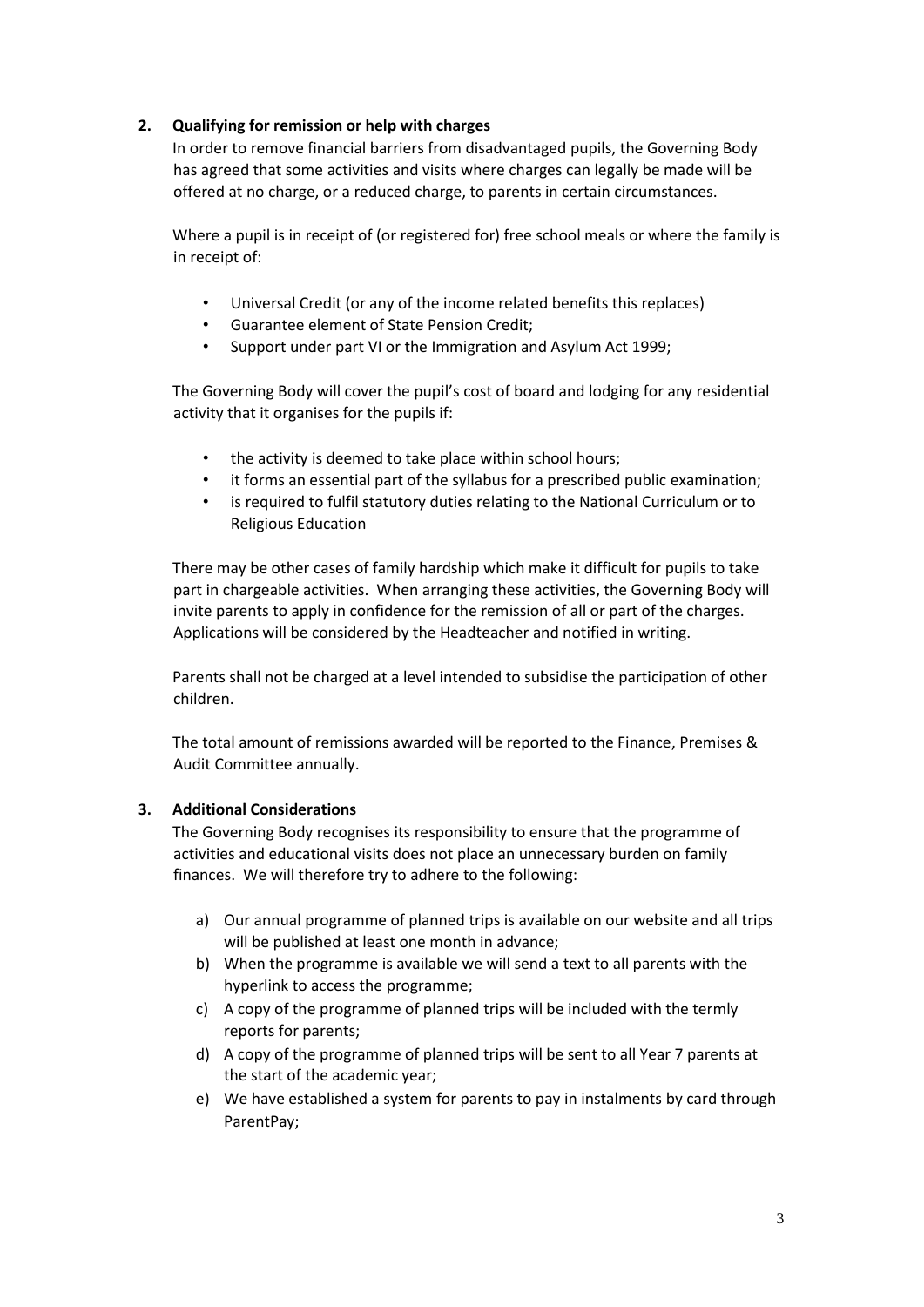f) We acknowledge that offering opportunities on a "first pay, first served" bases discriminates against pupils from families on lower incomes and we will avoid that method of selection.

# **4. Voluntary Contributions**

Requests for voluntary contributions from parents will be asked for every activity. If these costs are not covered the activity will be cancelled. Requests will make clear to parents:

- a) There is no obligation to pay;
- b) That pupils will not be treated differently according to whether a contribution has been made (so over-subscribed trips cannot be limited on the basis of payment);
- c) That in non-essential activities, insufficient contributions will cause the activity to be cancelled and allow for return of contributions.
- **5. Music Subsidy** Cornwall Council has provided the funding for music subsidies direct to the Cornwall Music Education Hub (CMEH).

Children in care as well as those currently eligible for Free School Meals are entitled to 100% subsidy (up to a maximum of £5 per lesson). Students of families in receipt of Disability Living Allowance/ Personal Independence Payment and children of Service families are entitled to a 50% subsidy (up to a maximum of £2.50 per lesson).

Assistance is also available for those children with Statements of Special Educational Needs or those learning a 'minority' instrument

A copy of the full policy is available from the Music Department or from the Finance Office.

The school will make an application to the CMEH for those qualifying children.

# **6. Communication with Parents**

Model letters are set out in the Appendices to this policy. Appendix A covers residential trips mainly in school time with Appendix B covering non-residential trips mainly in school time. Appendix C refers to those trips mainly outside of school time.

# **7. Arrangements for monitoring this policy**

The Finance, Premises & Audit Committee of the Governing Body will monitor the impact of this policy. They will receive an annual report on remissions granted (without the disclosure of names) and the source of those subsidies. The report will include an evaluation of the impact of the school's extended services for those children most in need of additional support. The report will be prepared by the member of the senior leadership team with responsibility for this area.

The policy will be reviewed annually.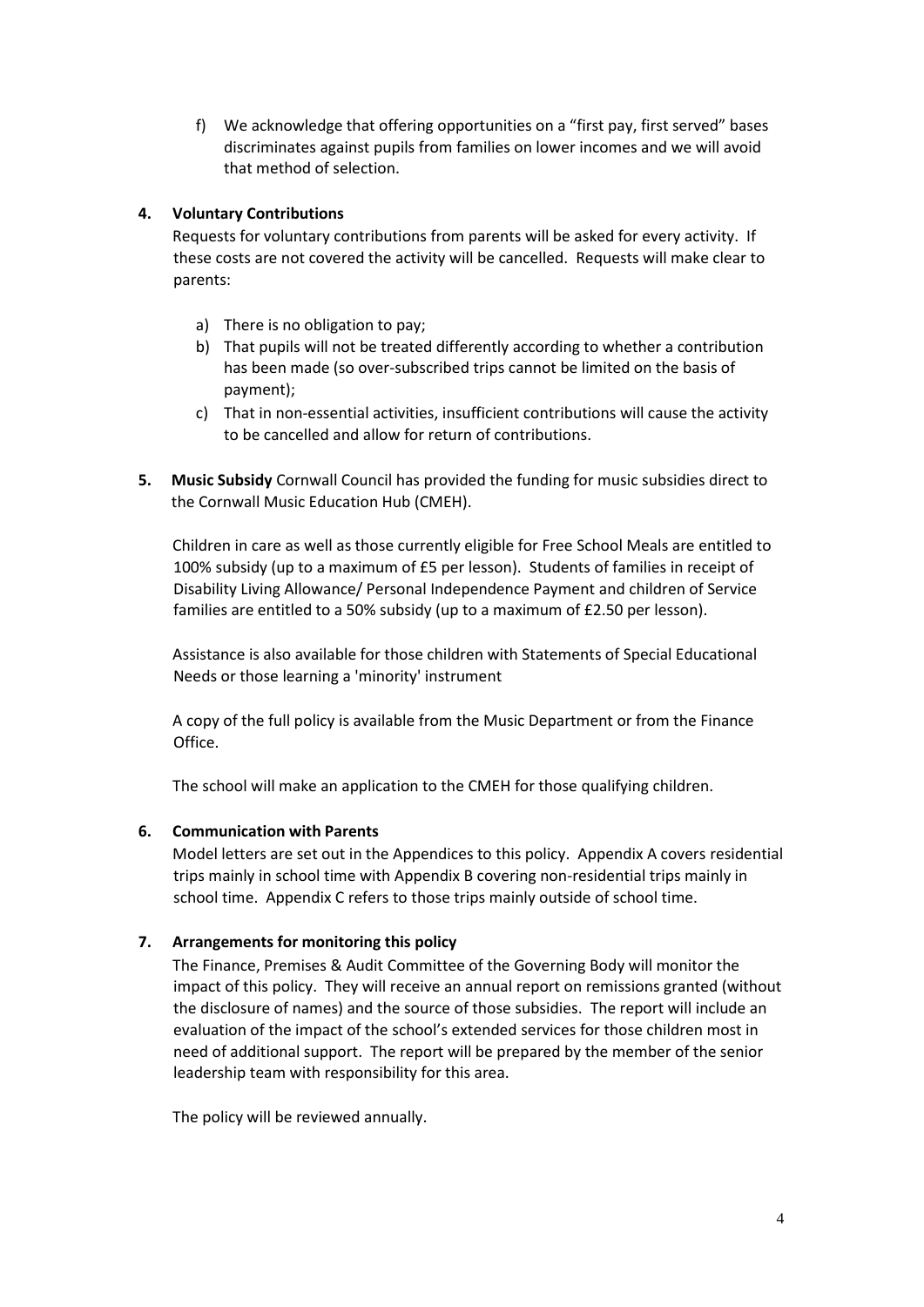#### Appendix A

Model letter for residential trips mainly in school time

**Proposed Visit to ………………………………………….**

I am writing to let you know that we are planning a school visit in which your son/daughter may be involved. The visit is to (insert destination) and will take place on/between (insert dates). The estimated cost for each child is £ (insert cost) and this includes the cost of:

- Travel £ (insert cost)
- Board and lodgings £ (insert cost)
- Admission charges £ (insert cost)

As the school does not have the funds to cover the cost of travel/board and lodgings/admission charges, I must ask **all** parents to make a payment to cover these costs. Should all parents of pupils wishing to go on the visit be willing to cover these costs, I will be writing to you again with a request for your contribution before making firm arrangements. Without this financial support I regret that the visit will not take place.

The cost of the trip can be paid in instalments or with one final amount, no later than \_\_\_\_\_\_\_\_\_. Please note that once the school has confirmed the booking we are legally contracted to pay the full amount. In signing and paying the deposit you are also legally contracted to pay the full balance. Please bear this in mind when considering your approval.

The College is allowed to charge for the board and lodging costs for this visit (Section 457 of the Education Act 1996 as amended by Section 200 of the Education Act 2002) unless you receive one of the following benefits:

- Universal Credit
- Guarantee element of State Pension Credit;
- Support under part VI or the Immigration and Asylum Act 1999;

Should you receive one of these, you may not have to pay the board and lodgings charge and can apply in confidence for the remission of all or part of these charges. Applications will be considered by the Headteacher and notified in writing. Eligibility will be checked after you complete and return the attached tear-off slip.

I would be grateful if you could complete the tear-off slip below to indicate your willingness to pay the costs and return it to the school as soon as possible.

………………………………………………………………………………………………

Please return to (name) by (date).

Name of pupil …………………………………………………………

Tutor group ……………………………………………………………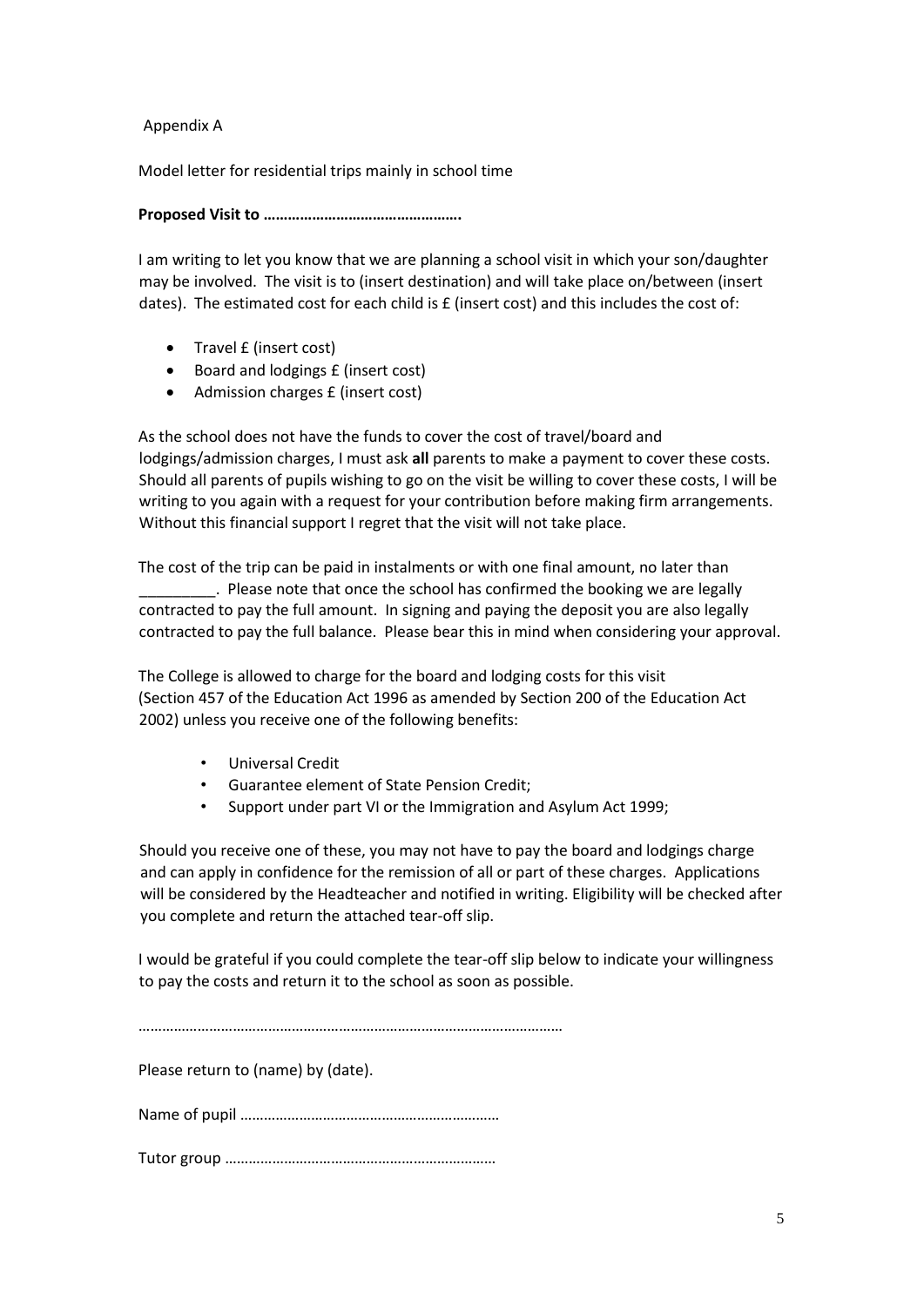Proposed visit to ……………………………………………………..

I am willing/not willing\* to pay in advance a deposit of £ (insert cost) for the above visit and thereafter the full balance owing before the trip departs.

I am/am not\* eligible for remission of the board and lodgings charge.

\*Delete as appropriate.

Signature of parent/carer\_\_\_\_\_\_\_\_\_\_\_\_\_\_\_\_\_\_\_\_\_\_\_\_\_\_\_\_\_\_\_\_\_\_\_\_\_\_\_\_\_\_\_\_\_\_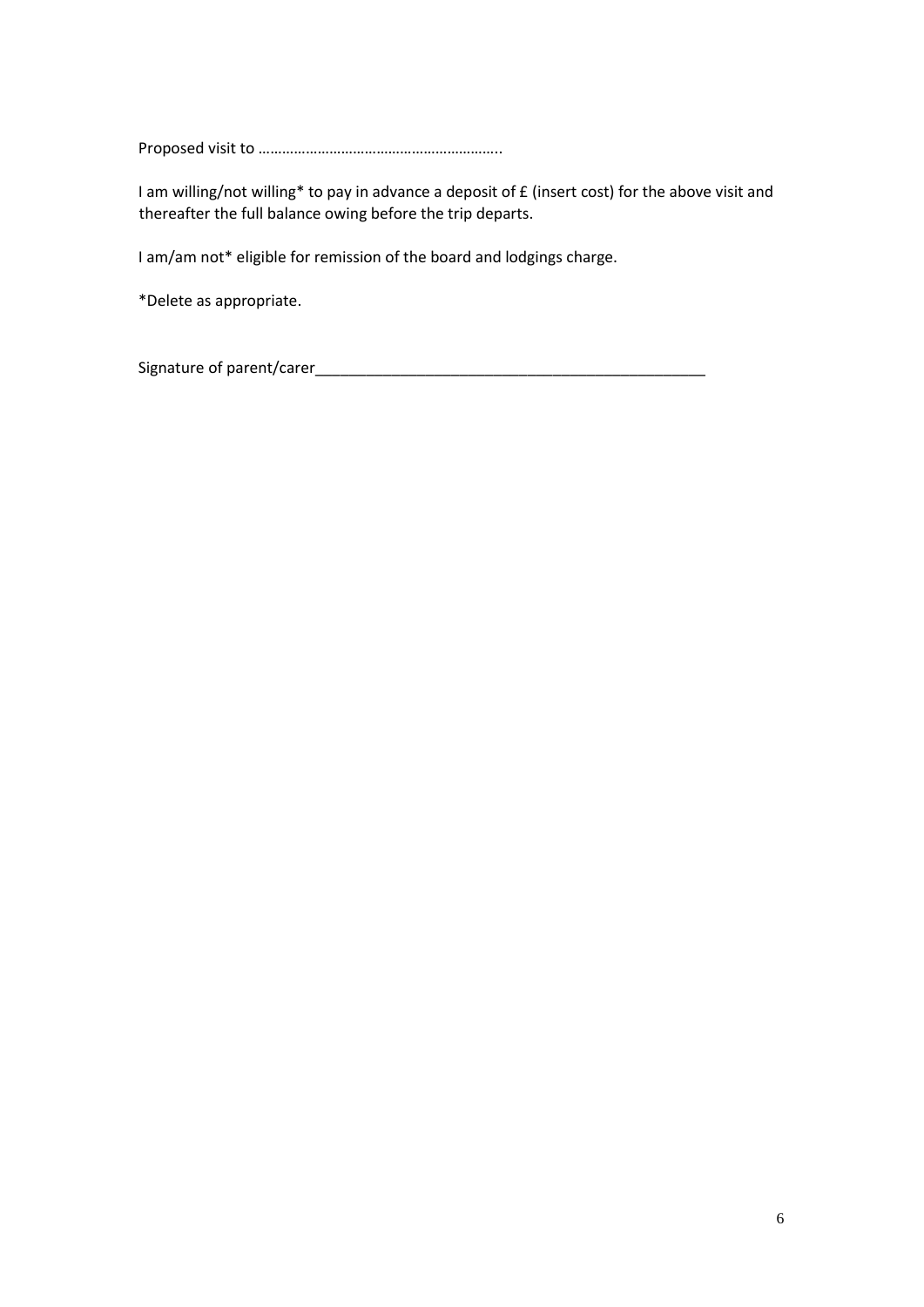#### **Appendix B**

Model letter for non-residential trips mainly in school time

**Proposed Visit to ………………………………………….**

I am writing to let you know that we are planning a school visit in which your son/daughter may be involved. The visit is to (insert destination) and will take place on/between (insert dates). The estimated cost for each child is £ (insert cost) and this includes the cost of travel/admission charges.

The Education Act 1996 allows the school to request a voluntary contribution for these costs.

As the school does not have the funds to cover the costs of travel/admission charges, I must ask **all** parents to make a voluntary contribution to cover them. Should all the other parents of pupils wishing to go on the visit be willing to cover these costs, I will be writing to you again with a request for your payment before making firm arrangements. Without this financial support, I regret that the visit will not take place.

The balance can be paid in instalments or with one final amount, no later than Please note that once the school has confirmed the booking we are legally contracted to pay the full amount. In signing and paying the deposit you are also legally contracted to pay the full balance. Please bear this in mind when considering your approval.

I would be grateful if you could complete the tear-off slip below to indicate your willingness to pay the costs and return it to the school as soon as possible.

………………………………………………………………………………………………

Please return to (name) by (date).

Name of pupil …………………………………………………………

Tutor group ……………………………………………………………

Proposed visit to ……………………………………………………..

I am willing/not willing\* to make a voluntary contribution of £……… to cover the travel/admission costs involved.

\*Delete as appropriate.

Signature of parent/carer